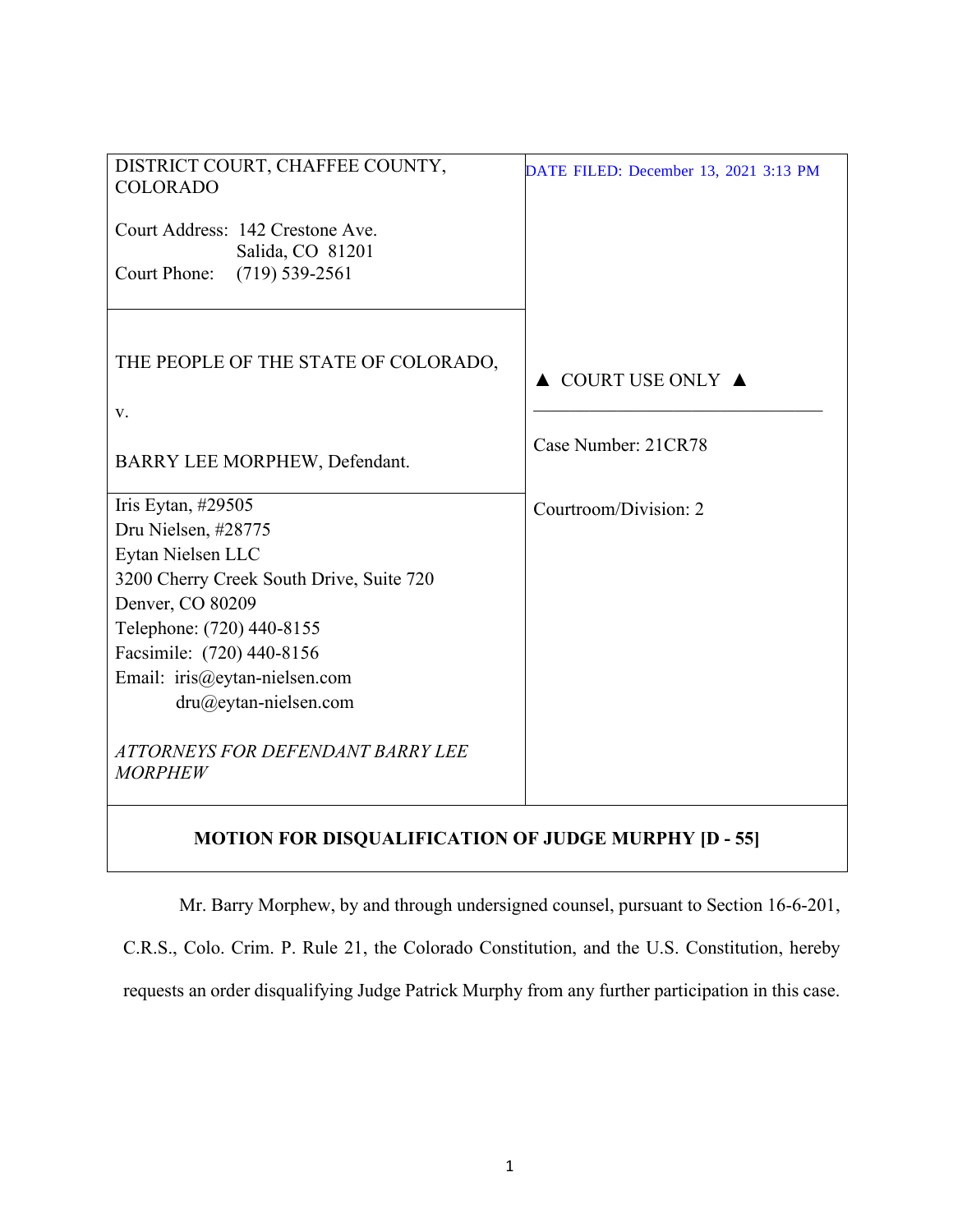The factual support for this Motion is provided in this Motion and in the accompanying Affidavits, all of which this Court must accept as true.<sup>1</sup>

This motion is based on this Court's disclosure of a very substantial personal conflict with Sean McDermott, a partner in the law firm that represents Shoshona Darke. Because that law firm will be appearing in court in this case, representing Ms. Darke as a witness which can include interposing objections, it appears that the same conflict exists in this case.

### **STANDARD**

Colorado law and Supreme Court Rules dictate that this Court has **no discretion to deny this Motion**. "If the verified motion and supporting affidavits state facts showing grounds for disqualification, the judge **must** enter an order disqualifying himself." § 16-6-201 (3), C.R.S. (emphasis added); Crim. P. 21(b)(3). It is not a debatable motion.

This Court must accept the facts alleged as true and may not pass on their truth or falsity.<sup>2</sup>

#### **CONFERRAL STATEMENT**

Because this Motion is not discretionary and depends upon the facts set forth in the Motion and accompanying affidavits, conferral was not attempted. The prosecution has no standing to dispute the facts set forth, and this Court is without power to do so.

<sup>1</sup> All attachments and exhibits to this motion or any of the Supporting Affidavits, including the Affidavits themselves, are incorporated by reference into this motion and each other. It is Mr. Morphew's intention that this motion and its attachments and exhibits, by any label, are intended to be the supporting Affidavits referred to in § 16-6-201 (3) and the Crim. P. 21(b)(1).

<sup>2</sup> See numerous cases cited in the Legal Authority Section, below, including e.g. *Carr v. Barnes,*  580 P.2d 803 (Colo.1978)("The judge may not pass upon the truth or falsity of statements in the motion and supporting affidavits. … For purposes of determining legal sufficiency, the motion and affidavits must be considered at face value; i.e., the facts set out must be accepted as true.").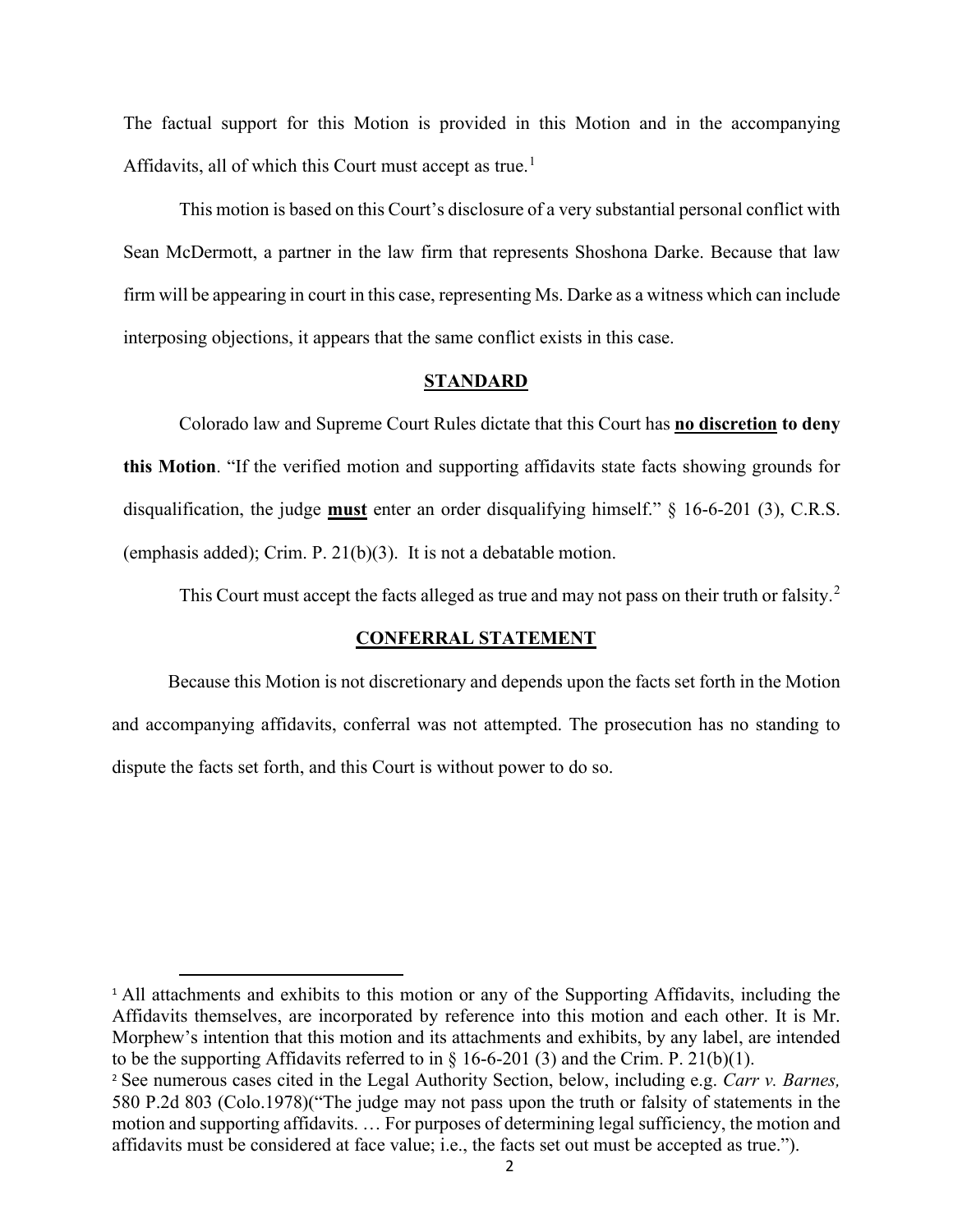#### **FACTS**

1. This Motion is based upon a recent conversation Defense Counsel Iris Eytan had with Martin Stuart, Ms. Darke's attorney.<sup>3</sup> He advised Ms. Eytan that, on October 13, 2021, this Court found that it has a bias or prejudice with respect to the law firm of McDermott, Stuart, & Ward, LLP ("MSW"), which represents Shoshona Darke, and that said bias or prejudice is so strong as to require this Court to recuse itself from the legal case involving Shoshona Darke, *People v. Shoshona Darke*, Chaffee County No. 2021 M 351. In that case, Ms. Darke is accused of trespassing when she allegedly went to the front porch of Mr. Morphew's previous home, and one of Mr. Morphew's neighbors to retrieve a package that UPS or FedEx had misdelivered to the wrong address.

2. Apparently, this Court's declaration was made in the presence of MSW associate Joshua Nowak, who conveyed this Court's statements and actions to Martin Stuart, who has now related these events to undersigned counsel.<sup>4</sup> See Exhibit A, Affidavit from Mr. Nowak, and Exhibit B, Affidavit from Mr. Stuart submitted in support of this Motion. Due to the conflict, at the October 13, 2021 hearing Ms. Darke's case was re-assigned from District Court Judge Murphy to County Court Judge Bull. *See* Exhibit D.

3. Undersigned counsel's investigation confirms this Court's statements about a substantial conflict with the law firm representing Ms. Darke. This Court has a very close, longstanding personal relationship with Sean McDermott that rises to "interest" or "prejudice" with

<sup>&</sup>lt;sup>3</sup> Counsel is taking steps to obtain the transcript of the October 13, 2021 hearing in Ms. Darke's case. It does not appear that a written order was entered. The minute order does not include the description of the conflict this Court stated on the record. *See* Exhibit A, Affidavit of Joshua Nowak, who appeared in court for the firm of McDermott, Stuart and Ward on behalf of Ms. Darke. <sup>4</sup> Even though Deputy District Attorneys Aaron Pembleton and Joanne Morando are listed as counsel on both cases, the prosecution didn't bring this matter to the attention of undersigned counsel.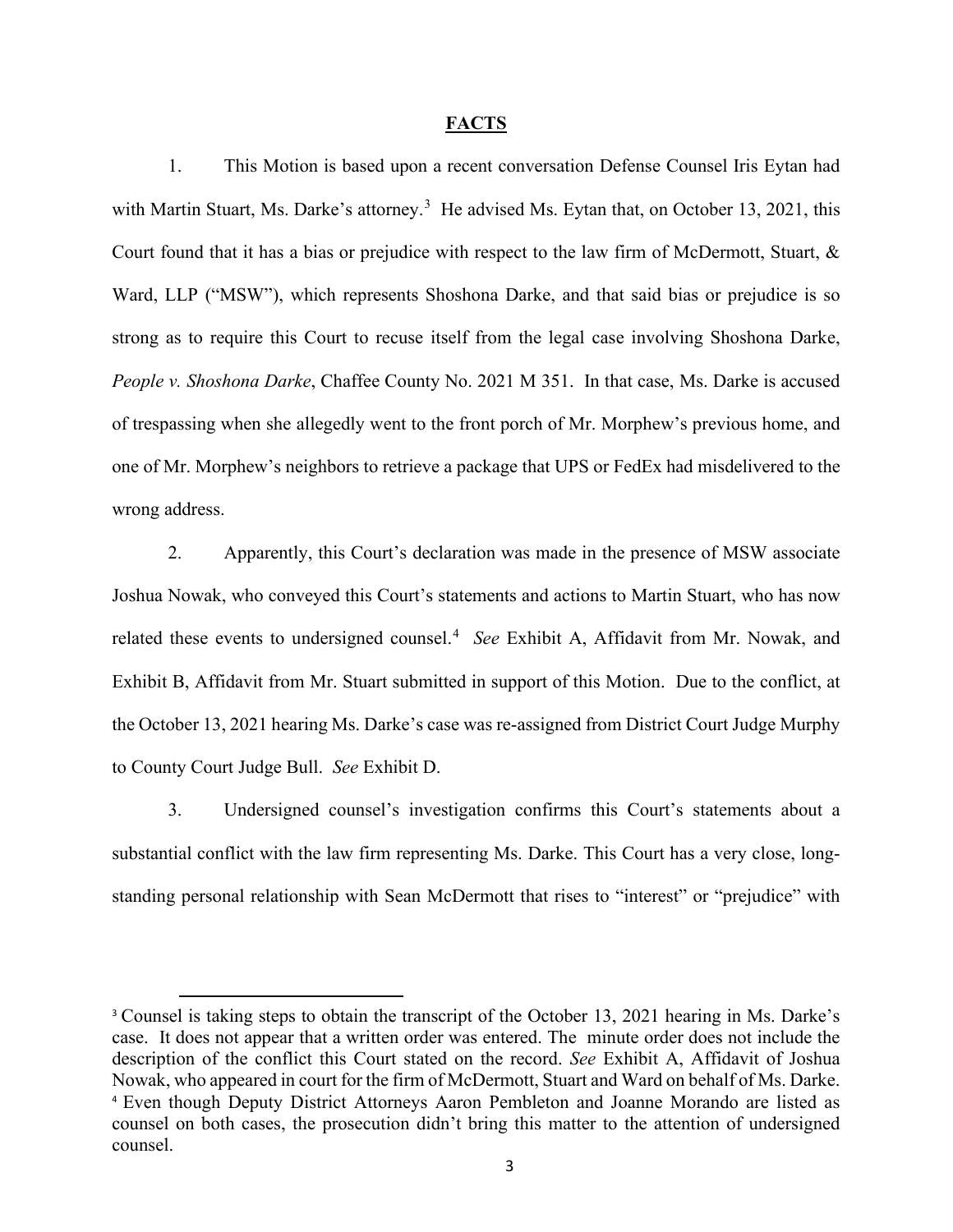respect to this case and decisions that may arise with respect to Shoshona Darke. This relationship extends to other members of the families of both Sean McDermott and this Court.

4. MSW was retained to represent Ms. Darke in May 2021 when the 11<sup>th</sup> Judicial District DA's office issued a search warrant to search her home. *See* Exhibit B.

5. Because of this Court's on-the-record statements describing the conflict and the facts of the conflict that are known to this Court, there would be a very substantial appearance of impropriety if this Court continued to preside over Mr. Morphew's case. Ms. Darke will continue to be represented by McDermott, Stuart, and Ward before this Court, particularly when she testifies as a witness at any pertinent pre-trial hearings or trial. *See* Exhibit B. The prosecution has made Ms. Darke a central figure in Mr. Morphew's case, including but not limited to:

- In February 2021, this Court also signed a pen register trap and trace on Ms. Darke's phone, and issued search warrants for Ms. Darke's WhatsApp, Instagram, Facebook, Apple ID, ATT records and Microsoft accounts in. *See* 21SW11-17 filed with this Court.
- On May 6, 2021, this Court (Judge ) signed a search warrant for Mr. Morphew's Ford 2020 F350. The contents of this Affidavit for Search Warrant were duplicated in numerous other search warrants that were authorized by this Court, and there are numerous references to Shoshona Darke and her role in the prosecution's theory of the case. This Court signed and attested its belief that the allegations in the Affidavit established probable cause and also attested to the Officer's signature. *See* 21SW40 filed with this Court.
- Ms. Darke is also highlighted in the Arrest Affidavit for Mr. Morphew that was signed on May 5, 2021 by this Court, and made public on September 20, 2021. There is a description of her alleged relationship to Mr. Morphew, photographs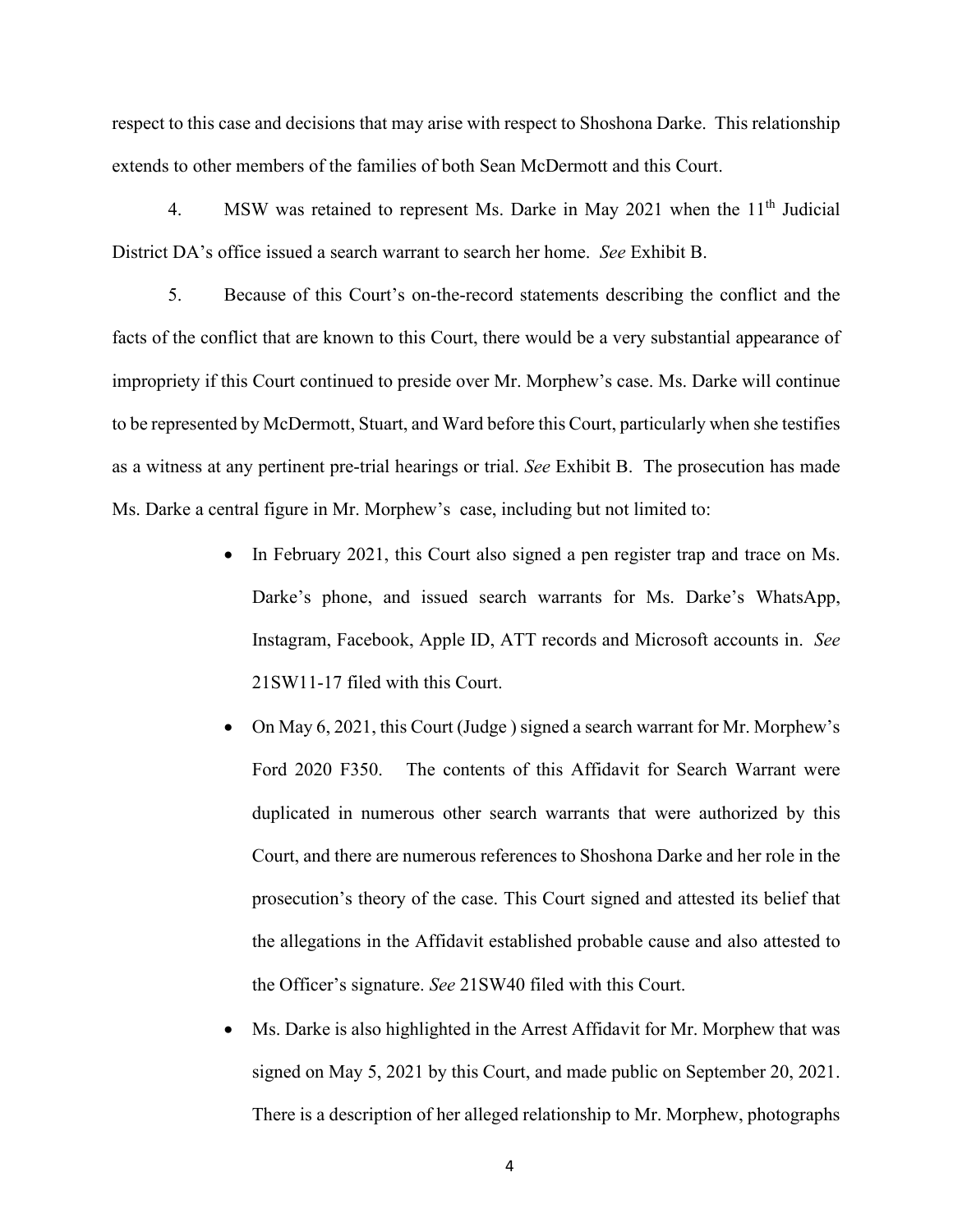of her, what appears to be a driver's license photo of Ms. Darke, and a description of the collection of surveillance obtained from a pole camera placed on her property. *See* May 5, 2021, Affidavit for a Warrant for the Arrest of Barry Morphew, filed with this Court, pages 122-125.

- On May 24, 2021, this Court signed a search warrant permitting broad search powers on Ms. Darke's house, that included the collection of her taxes, cell phone, financial records, and personal cards and letters. Subsequent to the search, Ms. Darke was represented by MSW in connection with the execution of that warrant and depending on what evidence the prosecution seeks to introduce at motions or trial, Ms. Darke may well be involved in court, with her attorney, during challengesto the validity of the various search warrants granted to seize and search her home, belongings and personal records. In other words, this Court cannot rule out the very real possibility of having to rule on multiple matters related to Ms. Darke and in those matters, she will be represented by Sean McDermott's law firm.
- In its Motion to Modify Bond Conditions, the prosecution requested that this Court order Mr. Morphew to move to the address where Ms. Darke lives. <sup>5</sup> The prosecution did not disclose her name or the fact she resided at that residence, but as the prosecution knows and Mr. Morphew stated in his opposition, that is her known address and it continues to be clear that the prosecution is trying to establish a motive in this case through the appearance of a close relationship between Ms. Darke and Mr. Morphew.

<sup>5</sup> See "People's Motion to Modify Bond Conditions P-24 (filed 9/21/2021), p. 2, para. 4.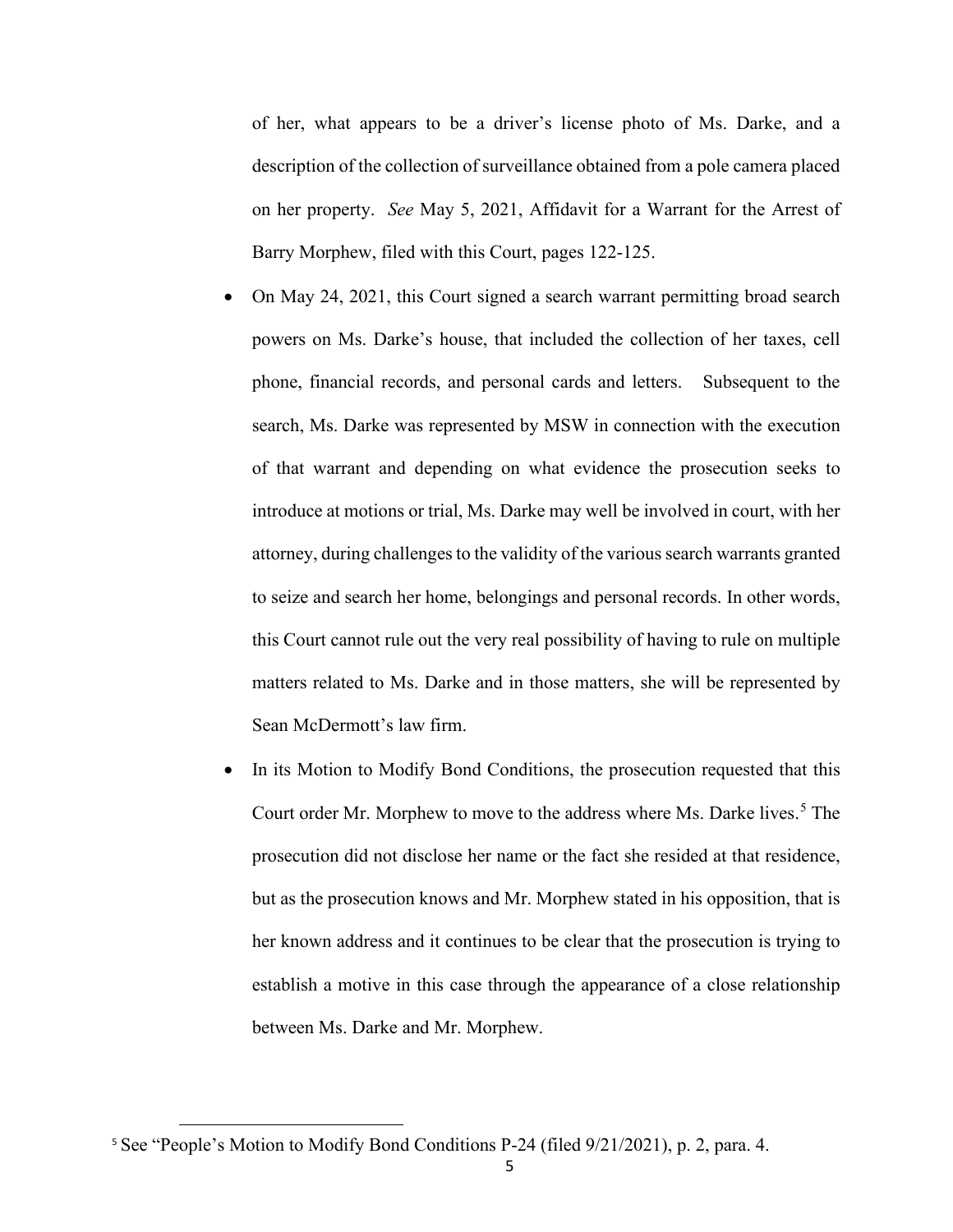- On October 29, 2021, the prosecution filed a witness list including Ms. Darke as a prosecution witness.<sup>6</sup>
- In one discovery dump alone, the prosecution listed at least 362 rows of documents identifying items related to Ms. Darke.
- There is no question but that, when the prosecution calls Ms. Darke to testify at trial, she will be accompanied by her attorney in the courtroom. This Court will have to give her a full Fifth Amendment advisement and she will be entitled to consult her MSW attorney regarding each pertinent question. 7
- Typically, in such circumstances when a key prosecution witness is represented by counsel and has a separate case pending, there is a likelihood of other issues arising. These can range from issues regarding witness immunity, scope of testimony, assertions of constitutional rights while testifying, and a wide range of other legal topics. Every such issue that arises in this case will bring this Court's actual conflict with Sean McDermott and his law firm – and the appearance of the same – to the fore. And, here as the Court may be aware Ms. Darke's case involves Mr. Morphew, Mr. Morphew was certainly a topic of Commander Walker's interrogation of Ms. Darke after she was arrested. *See* Exhibit B. The media regarding Ms. Darke's arrest highlights her alleged relationship with Mr. Morphew and to Mr. Morphew's case. *See* Exhibit C*,*  Affidavit of Iris Eytan.

<sup>6</sup> See District Attorney's "Notice of Endorsement of Witness" (filed 10/29/2021) Both the document and the pages are unnumbered. This reference is to the PDF page number.

<sup>7</sup> *See People In Interest of K.S-E.,* 2021 COA 93, 497 P.3d 46 (Colo. App. 2021) (The availability of the privilege turns on the nature of a particular question and the exposure that it invites, therefore, determination of a witness's Fifth Amendment rights are on a question-by-question basis during the proceeding.).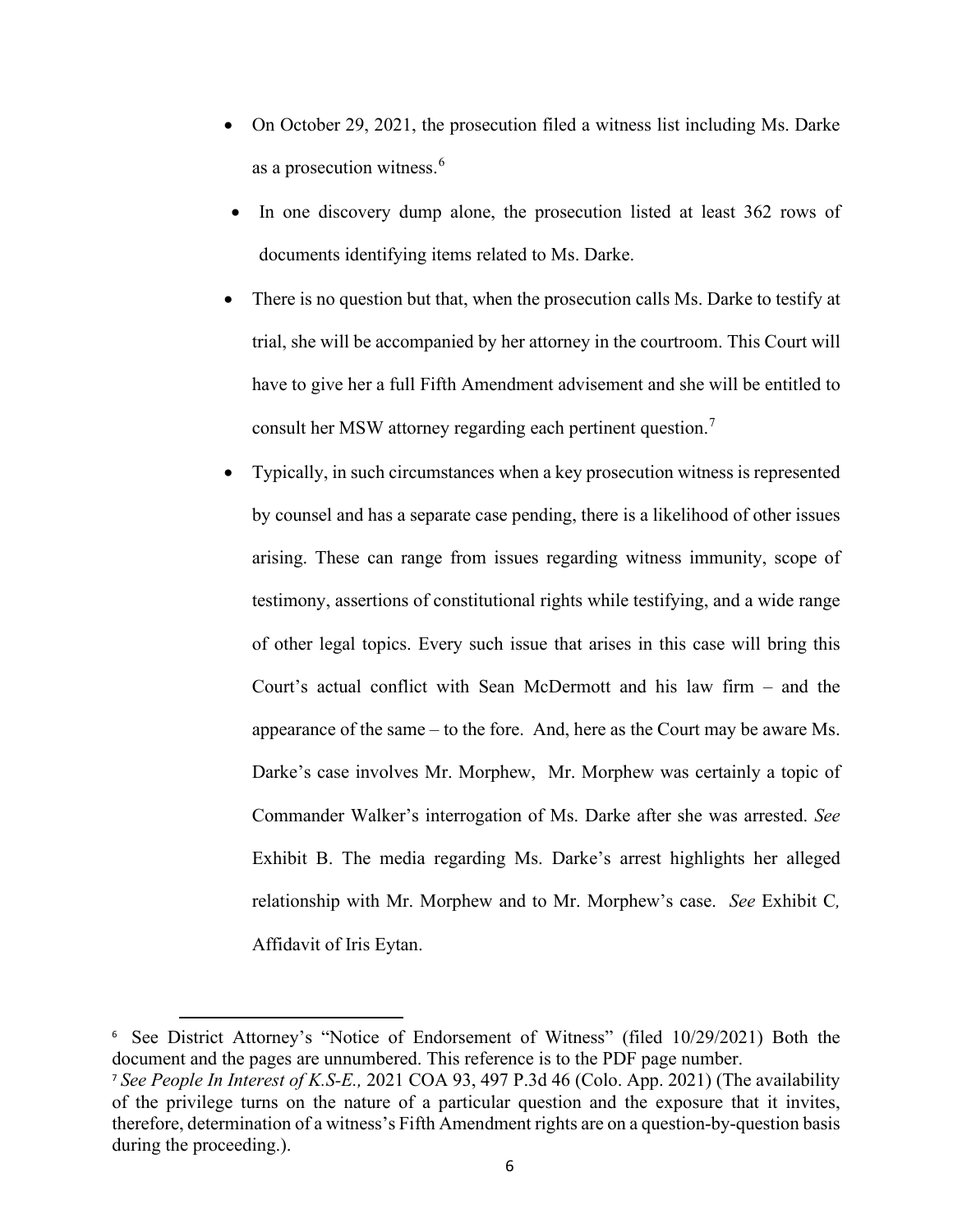## **LEGAL AUTHORITY**

The statute and rule prescribe a very specific procedure this Court must use to determine this motion. This Court "must evaluate the sufficiency of the motion and affidavits, accepting the facts stated therein as true." *People v. Roehrs*, 2019 COA 31, ¶ 12, 440 P.3d 1231, 1235:

- $§$  16-6-201 (3), C.R.S. "If the verified motion and supporting affidavits state facts showing grounds for disqualification, the judge *must* enter an order disqualifying himself.
- Crim. P.  $21(b)(3)$ : "If the motion and supporting affidavits state facts showing grounds for disqualification, the judge *shall immediately* enter an order disqualifying himself or herself."

These requirements are not discretionary. They are mandatory. *See Carr v. Barnes,* 580 P.2d 803 (Colo.1978)("The judge may not pass upon the truth or falsity of statements in the motion and supporting affidavits. … For purposes of determining legal sufficiency, the motion and affidavits must be considered at face value; i. e., the facts set out must be accepted as true."); *People v. District Court (Third District),* 192 Colo. 503, 510, 560 P.2d 828, 833 (Colo. 1977)*;<sup>8</sup> Brewster v. District Court (Seventh District),* 811 P.2d 812, 814 (Colo. 1991); *See S.S. v. Wakefield,* 764 P.2d 70, 73 (Colo. 1988). "The trial judge has no discretion in the matter of recusing himself upon finding the affidavits sufficient under the rule to allege prejudice. He immediately loses all jurisdiction in the matter except to grant the change." *People v. District Court (Third District), supra.* "Denials or explanations by the judge" were not to be considered. *Estep v. Hardeman*, 705 P.2d 523, 526 (Colo. 1985).

<sup>8</sup> The Court hearkened back to the 1915 case of *People ex rel. Burke v. District Court*, 60 Colo. 1, 8—9, 152 P. 149, 152 (1915): "The change of judge is conditioned, not upon the actual fact of his prejudice, but upon the imputation of it. The facts set forth in the recusation must, for the purposes of the motion, be accepted as true, notwithstanding they may be known to the judge and all mankind to be false. The whole matter is left with the conscience of the petitioner and affiants, and when affidavits fulfilling the requirements . . . are presented, the change must be made, and the truth of the matter is not open to question."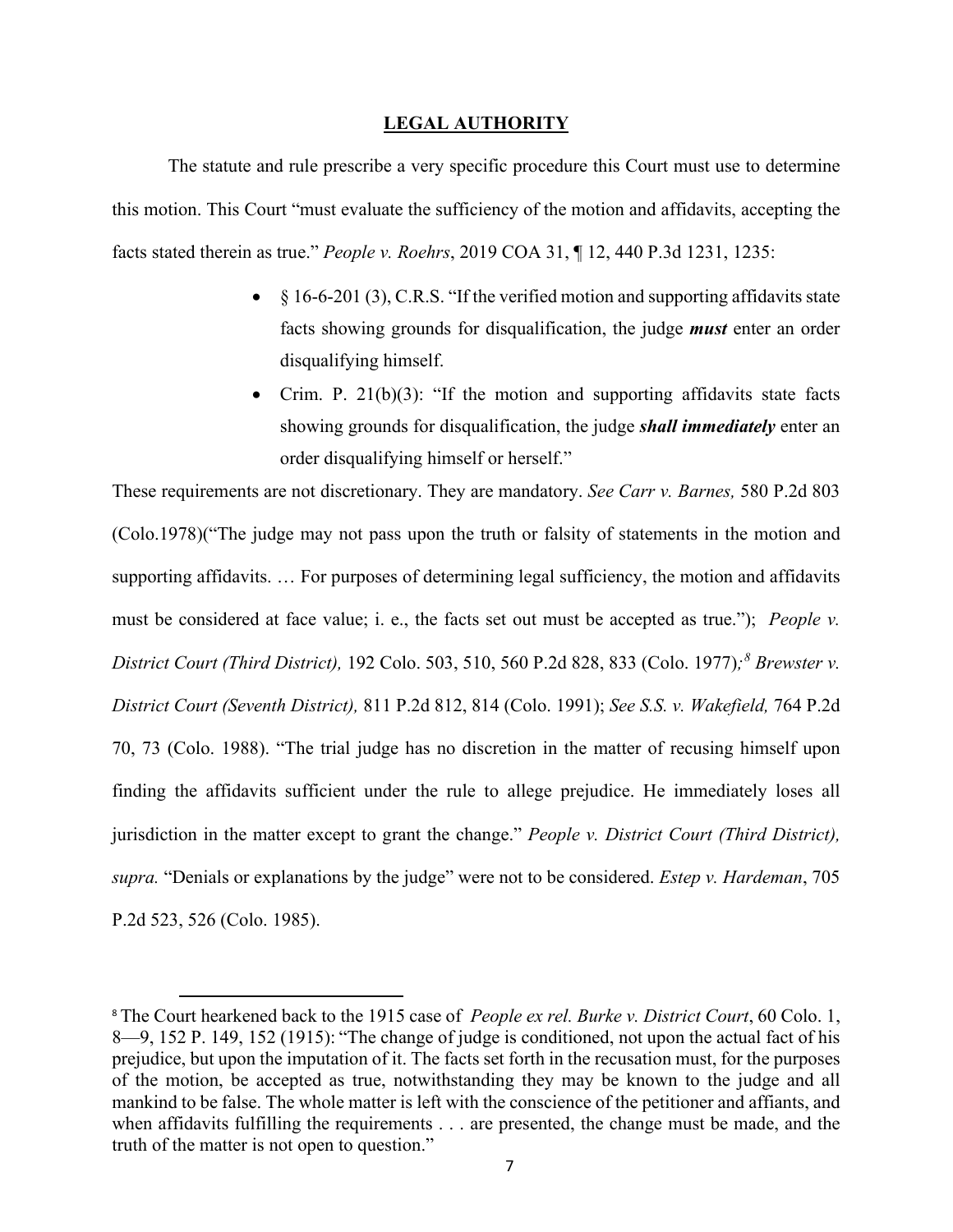"The court must examine both the actuality and the appearance of fairness in light of the facts alleged." *Roehrs*, ¶ 12, 440 P.3d at 1235. *Accord, Estep v. Hardeman*, 705 P.2d 523, 526 (Colo. 1985) (either actual prejudice or its mere appearance suffice). A motion is legally sufficient when it states "facts from which it may reasonably be inferred that the judge has a bias or prejudice that will prevent him from dealing fairly with the defendant." *Ibid*, *quoting People v. Botham*, 629 P.2d 589, 595 (Colo. 1981).<sup>9</sup>

"We start with the precept, basic to our system of justice, that a judge must be free of all taint of bias and partiality." *People v. Julien*, 47 P.3d 1194, 1197 (Colo. 2002); *People v. Mentzer*, 2020 COA 91, ¶ 5, 487 P.3d 1236, 1238. "Even if the judge is entirely convinced of her own impartiality, she [or he] must take care not to allow the justice system to be impugned by an appearance of partiality." *Roehrs*, 2019 COA 31, ¶¶ 8-11 *People v. Roehrs*, 2019 COA 31, ¶ 12, 440 P.3d at 1235, *citing Botham*, 629 P.2d at 595. "This concern must be given the "'highest consideration in ruling on a motion for disqualification' to secure the confidence of litigants and maintain public respect for the courts.' " *Ibid, quoting Smith v. Beckman*, 683 P.2d 1214, 1216 (Colo. App. 1984)

Section  $16-6-201(1)(d)$ , C.R.S. 2019, and Crim. P. 21(b)(1)(IV) provide that a judge shall be disqualified when he or she is "in any way interested or prejudiced with respect to the case, the parties, or counsel." Canon 2 of the Colorado Code of Judicial Conduct, which applies "regardless of whether a motion to disqualify is filed,"<sup>10</sup> states that "[a] judge shall perform the duties of judicial office impartially, competently, and diligently." Applying that canon to disqualification, Rule 2.11(A) states as follows:

<sup>&</sup>lt;sup>9</sup> The *Botham* Court also reached an "other act evidence" issue that is not pertinent here. In 1991, the Supreme Court observed that *Botham*'s evidentiary ruling had been superseded by the adoption of the Rules of Evidence. See *People v. Garner*, 806 P.2d 366 (Colo. 1991). <sup>10</sup> Commentary, note [2].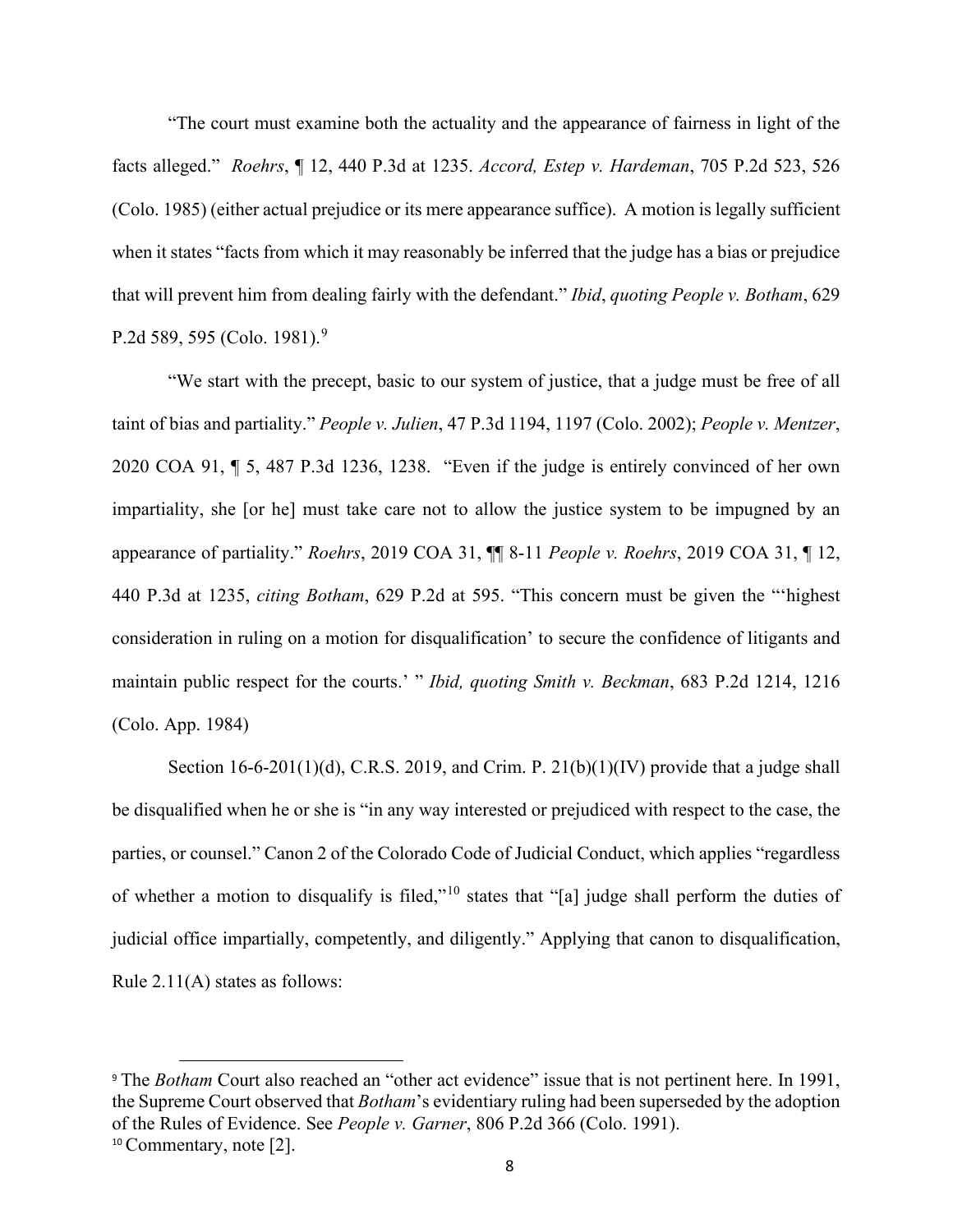**(A)** A judge shall disqualify himself or herself in any proceeding in which the judge's impartiality\* might reasonably be questioned, including but not limited to the following circumstances:

(1) The judge has a personal bias or prejudice concerning a party or a party's lawyer, or personal knowledge\* of facts that are in dispute in the proceeding.

Commentary [1] to the Canon states: "Under this Rule, a judge is disqualified whenever the judge's impartiality might reasonably be questioned, regardless of whether any of the specific provisions of paragraphs  $(A)(1)$  through  $(5)$  apply."

Under the code, "impartiality" means the "absence of bias or prejudice in favor of, or against, particular parties or classes of parties, as well as maintenance of an open mind in considering issues that may come before a judge." *Roehrs*, ¶ 10 n.4 (quoting C.J.C., Terminology).

Judge Murphy's prior ruling in Ms. Darke's case, his disclosure of his conflict, and the facts set forth in this Motion and the accompanying affidavits compel his disqualification in this case because his "impartiality might reasonably be questioned." *People v. Gallegos*, 251 P.3d 1056, 1063 (Colo.2011). Even if Judge Murphy could act impartially notwithstanding his prior disqualification from Darke's case and the reasons therefore, he is still disqualified because a reasonable observer might have doubts about his impartiality.

If this Court denies the Motion, it would violate Mr. Morphew's right to due process and a fair trial, U.S. Const., amend. XIV; Colo. Const., art. II, §§16, 25, as well as his rights under the statutes, rules, and Canons *cited supra*.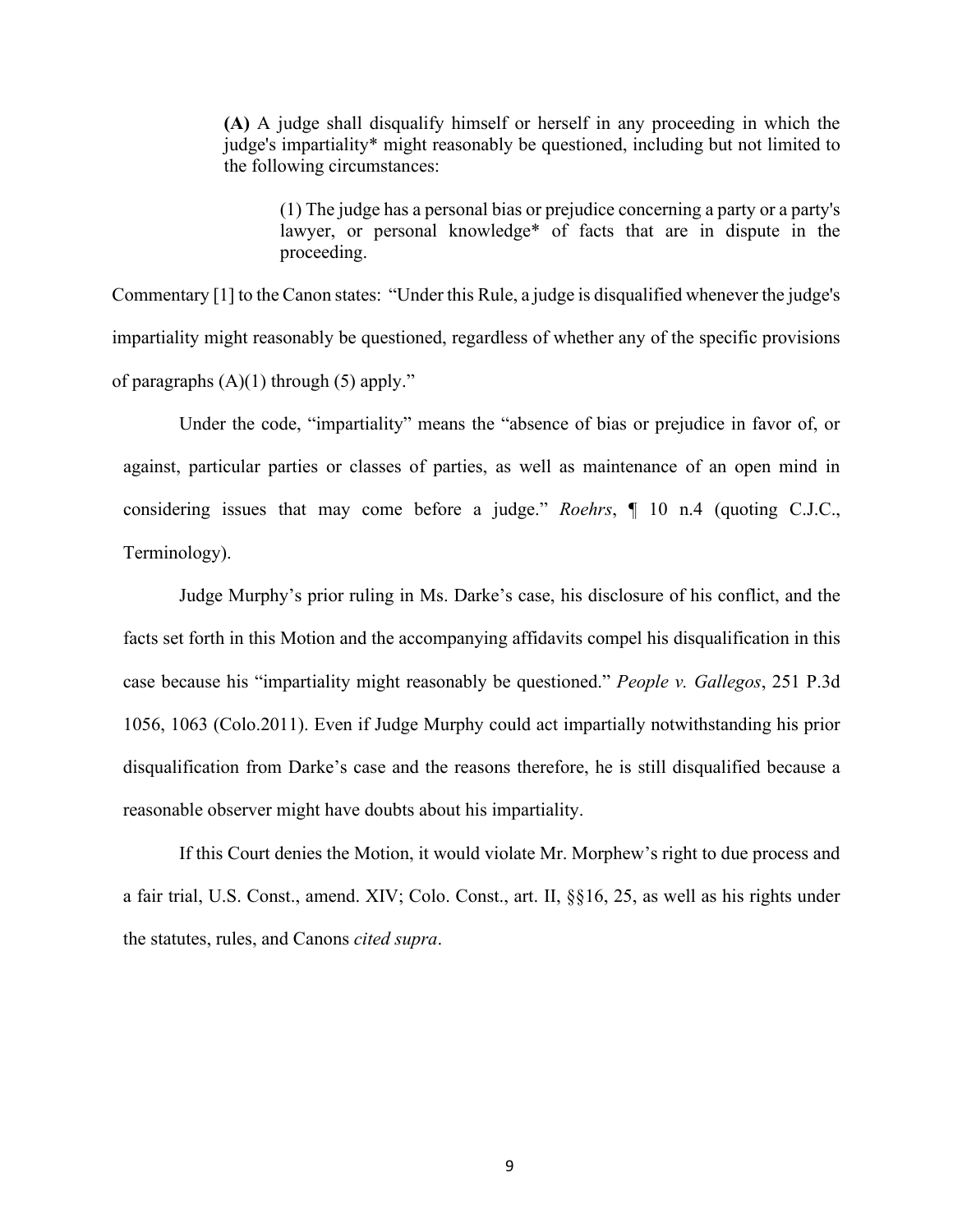WHEREFORE, Mr. Morphew requests that this Court disqualify itself from further proceedings in this case.

Respectfully submitted this 13<sup>th</sup> day of December 2021.

# **EYTAN NIELSEN LLC**

s/ Iris Eytan Iris Eytan, #29505

I hereby swear and attest, under penalty of perjury, that the above is true and correct to

the best of my knowledge and belief. Iris Éytan, Bar #29,505

 $12/13/2$ 

STATE OF COLORADO ) ss COUNTY OF  $\Gamma$  $2901285$  $\lambda$ 

Subscribed and sworn before me this  $\frac{3}{10}$  day of December, 2021.

**TONYA L. HOLLIDAY**<br>Notary Public<br>State of Colorado Notary ID # 20074036735 My Commission Expires 05-16-2024

**Notary Public** 

My commission expires:  $\mathcal{F}$  -  $\mathcal{G}$  -  $\mathcal{G}$